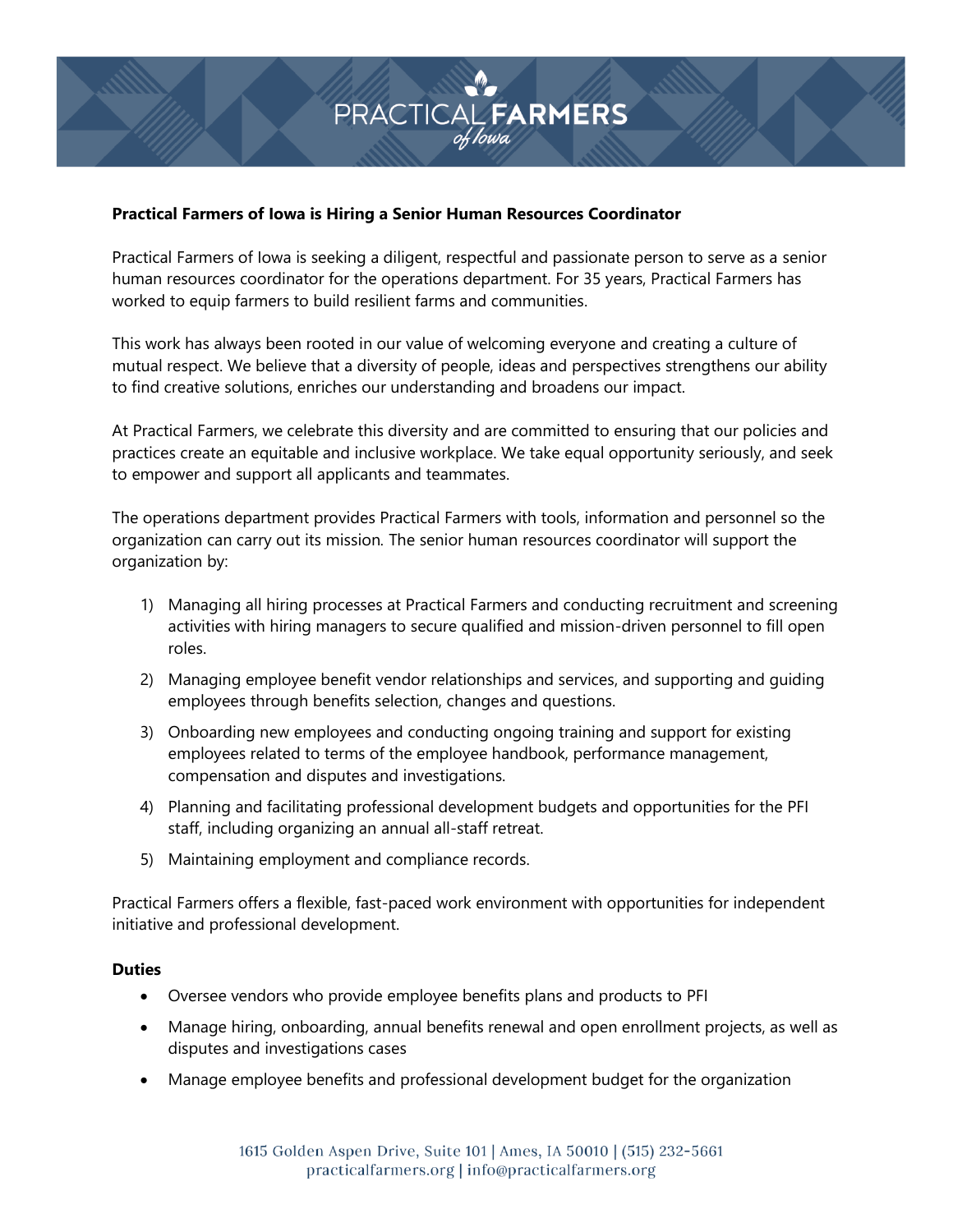- Plan and facilitate professional development events for PFI staff
- Train new employees, managers and current employees in personnel policies, including hiring, performance management, compensation increases, benefits and disputes and investigations
- Support development and editing of job descriptions and other hiring documents (i.e. rubrics, review documentation) from hiring managers across the organization
- Create and secure advertising and other recruitment tactics to attract a diverse pool of qualified applications to apply for PFI job openings
- Organize and maintain documents and records on PFI's employees and compliance
- Process benefits and employment enrollments, changes and terminations
- Other duties as assigned or volunteered to support department or team projects

## **Required Qualifications and Characteristics**

- Excellent interpersonal communication
- Strong writing skills
- Strong customer service skills
- Vendor and contractor management skills
- Strong time management and prioritization skills
- Meticulous attention to detail
- Ability to maintain strict confidentiality
- Ability to learn and develop continuously
- Ability to take and give constructive feedback to improve work quality

## **Desired Qualifications and Characteristics**

- Knowledge of employment law and regulation
- Knowledge of diversity, equity and inclusion best practices in human resources
- Experience with personnel recruitment
- Experience with compliance management
- Conflict resolution skills
- Experience with training facilitation
- Coaching and teaching skills
- Three to five years of professional experience in human resources or operations field

This is a full-time position based in our Ames, Iowa, office with hybrid schedule potential. For the duties of this position, the candidate must be present in the office for a minimum of 1-2 days per week. Annual salary range for this position is \$52,000-\$62,000, with starting salary based on experience and qualifications.

The position reports to Alisha Bower, senior operations director. Practical Farmers is a family-friendly employer. The position includes full health care benefits, a flex plan, short- and long-term disability, life insurance and generous paid time off. Employer contribution to a 401k retirement plan is offered after one year of employment.